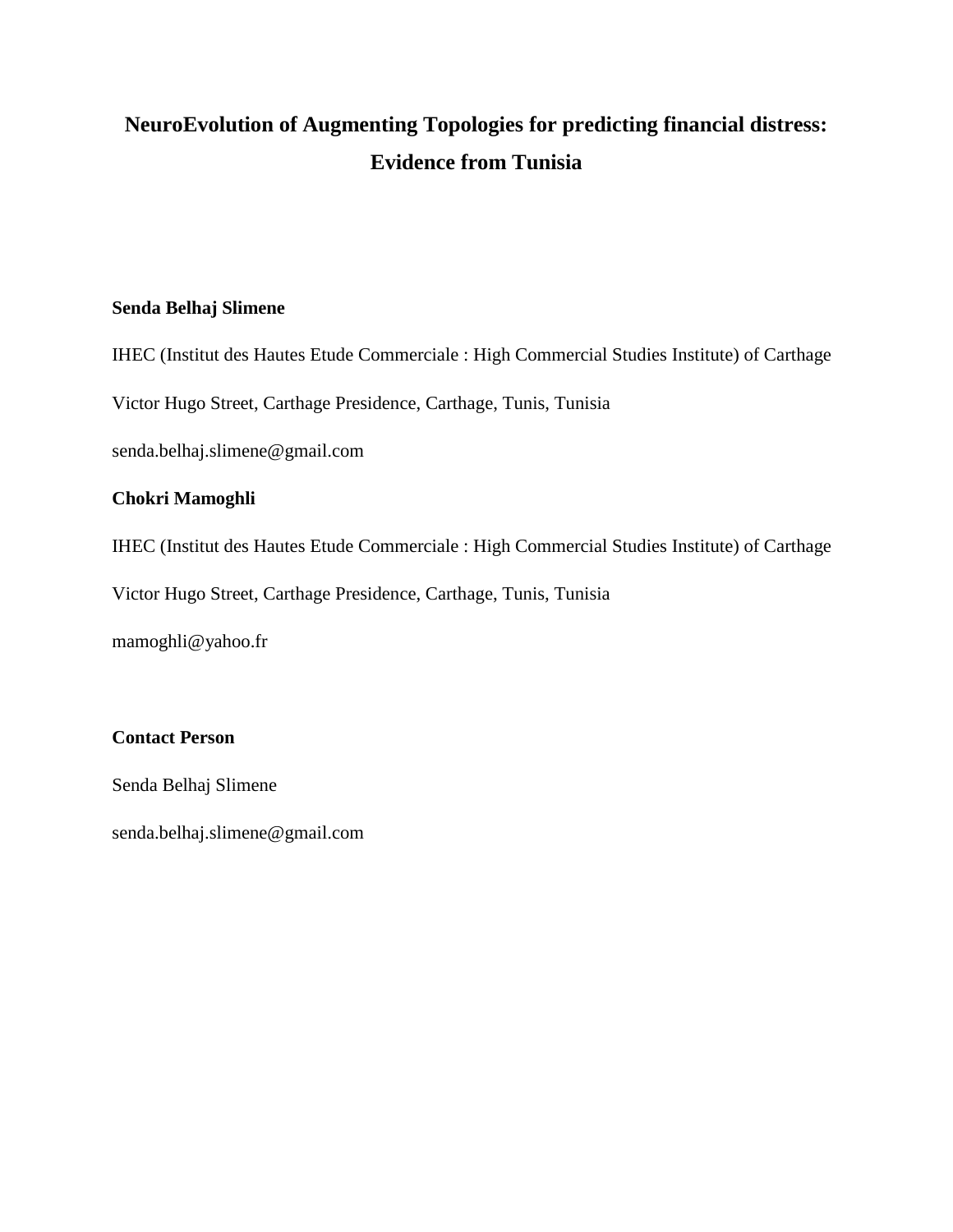#### **Abstract**

This paper introduces a novel approach "NeuroEvolution of Augmenting Topologies (NEAT)" based on Neural Networks and Genetic Algorithms to early predict financial distress of Tunisian companies. Our sample covers the period of the Jasmin Revolution that led to an increase of the number of bankruptcies, making early previsions even more difficult. We used the financial statements, balance sheets as well as income statements of 350 Tunisian companies spread over the period starting from 2010 to 2013. These financial statements allowed us to calculate 29 financial ratios for each company, inspired from the existing literature.

The dependent variable is a binary variable taking two values: 0 for non-failed firms and 1 for failed firms. Firms are considered in distress when they are unable to meet its financial commitments for more than 90 days; this is the definition of distressed banks given by the central bank of Tunisia. Our sample covers companies from three different sectors relative to industry, commerce and services. R software was used to perform the empirical part of our study.

Furthermore, we aim to identify the factors that explain financial distress. Two methods of variable selections were applied: Random Forest and Adaboost algorithm. This step allows the prediction of the failed companies as well as the identification of the explanatory variables that have the highest threshold value in predicting bankruptcies. We obtained a list of 12 financial ratios that were used as inputs for the model NEAT.

To evaluate the performance of our approach, we will compare our results to those of two conventional ones based on discriminant analysis and Probit regression. The predictions were made using data two years prior to the potential bankruptcy. The percentage of correct classification as well as type 1 error and type 2 error will be recorded for both models; this is important since these two types of errors lead to different consequences, as discussed by Beaver (1966). Type 2 error results from misclassifying a non-failed firm, which results in an opportunity cost. However, type 1 error occurs when misclassifying a failed firm which results in the non-repayment of its debt, leading to losses for banks and investors (Angelini et al (2008), Joos et al (1998)).